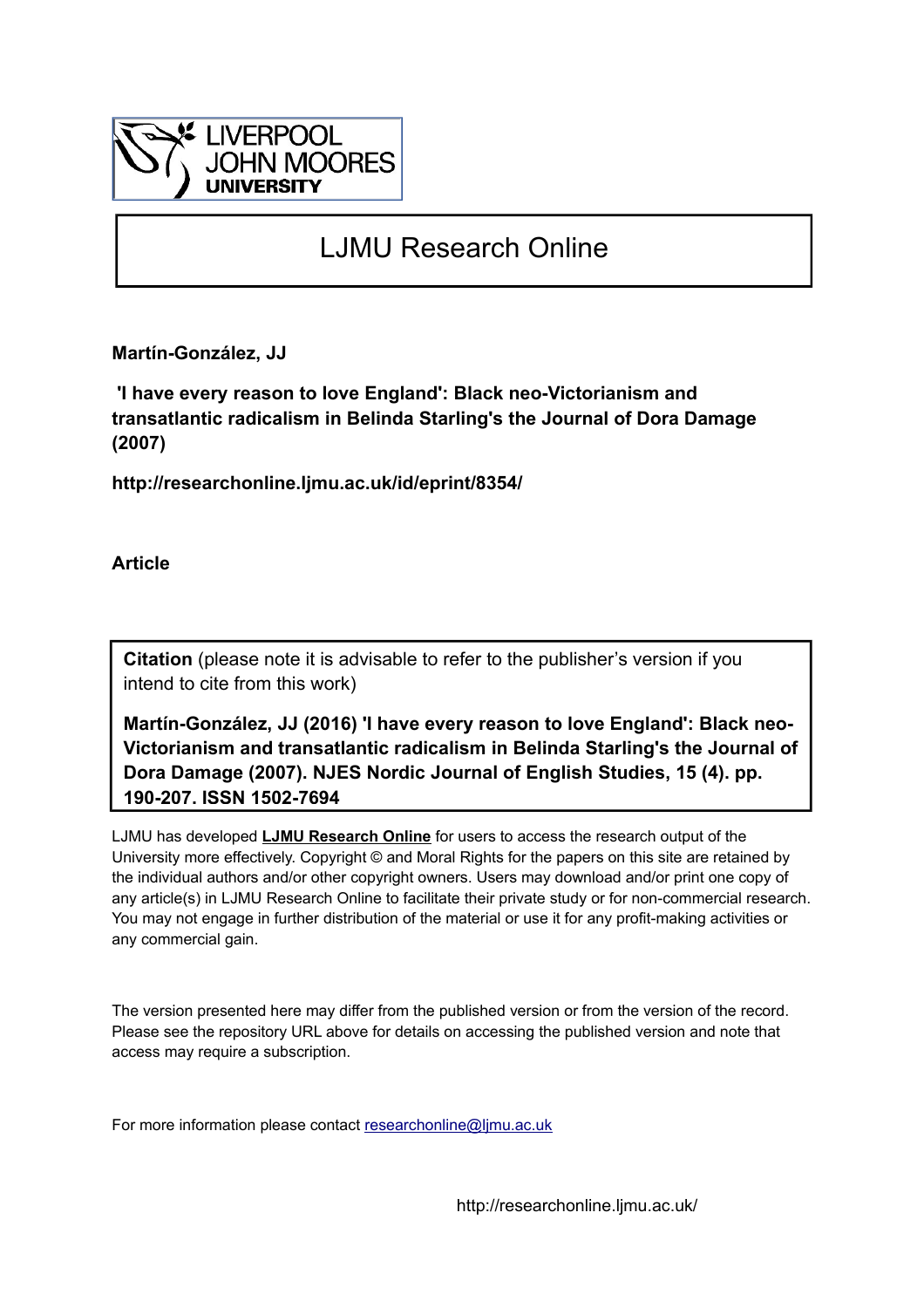# 'I have every reason to love England': Black neo-Victorianism and transatlantic radicalism in Belinda Starling's *The Journal of Dora Damage* (2007)

#### *Juan-José Martín-González, Universidad de Málaga*

#### Abstract

This paper provides a close reading on post-colonial engagements with American slavery in Belinda Starling's neo-Victorian novel *The Journal of Dora Damage* (2007), particularly on the transoceanic links between Antebellum America and Victorian Britain. Firstly, this article engages with previous feminist criticism on the novel in order to analyse Starling's stimulating revision of Victorian female abolitionism and interracial relations. Secondly, drawing on recent historical reconstructions on the presence of American slaves in Victorian England and seeking to open new avenues of research within this novel, this paper considers the transatlantic context inherent in Starling's narration, particularly the interplay between nineteenth-century radical discourses and African-American discourses of liberation.

Key Words: Neo-Victorianism, Belinda Starling, The Journal of Dora Damage, Transatlanticism, Abolitionism

"I have now been in this country nineteen months, and I have travelled through the length and breadth of it. I came here a slave. I landed upon your shores a degraded being, lying under the load of odium heaped upon my race by the American press, pulpit, and people. I have gone through the wide extent of this country [. . .] Wherever I have gone, I have been treated with the utmost kindness [. . .] and I have every reason to love England." – Frederick Douglass, "Farewell to the British People: At London Tavern, London, England, March 30, 1847."

## *Introduction*

On the  $30<sup>th</sup>$  of March 1847 Frederick Douglass delivered his farewell speech to Victorian England. His words, quoted in the above epigraph, indicate what Victorian Britain could have meant to African-Americans in the aftermath of the Slave Emancipation Act of 1833, which arguably put an end to slavery throughout the British Empire. Nevertheless, Douglass and his African-American comrades' enchantment with Victorian Britain was not free from contradictions since they were appealing to a country

Martín-González, Juan-José. 2016. "'I have every reason to love England': Black neo-Victorianism and transatlantic radicalism in Belinda Starling's *The Journal of Dora Damage* (2007)." *Nordic Journal of English Studies* 15(4):190-207.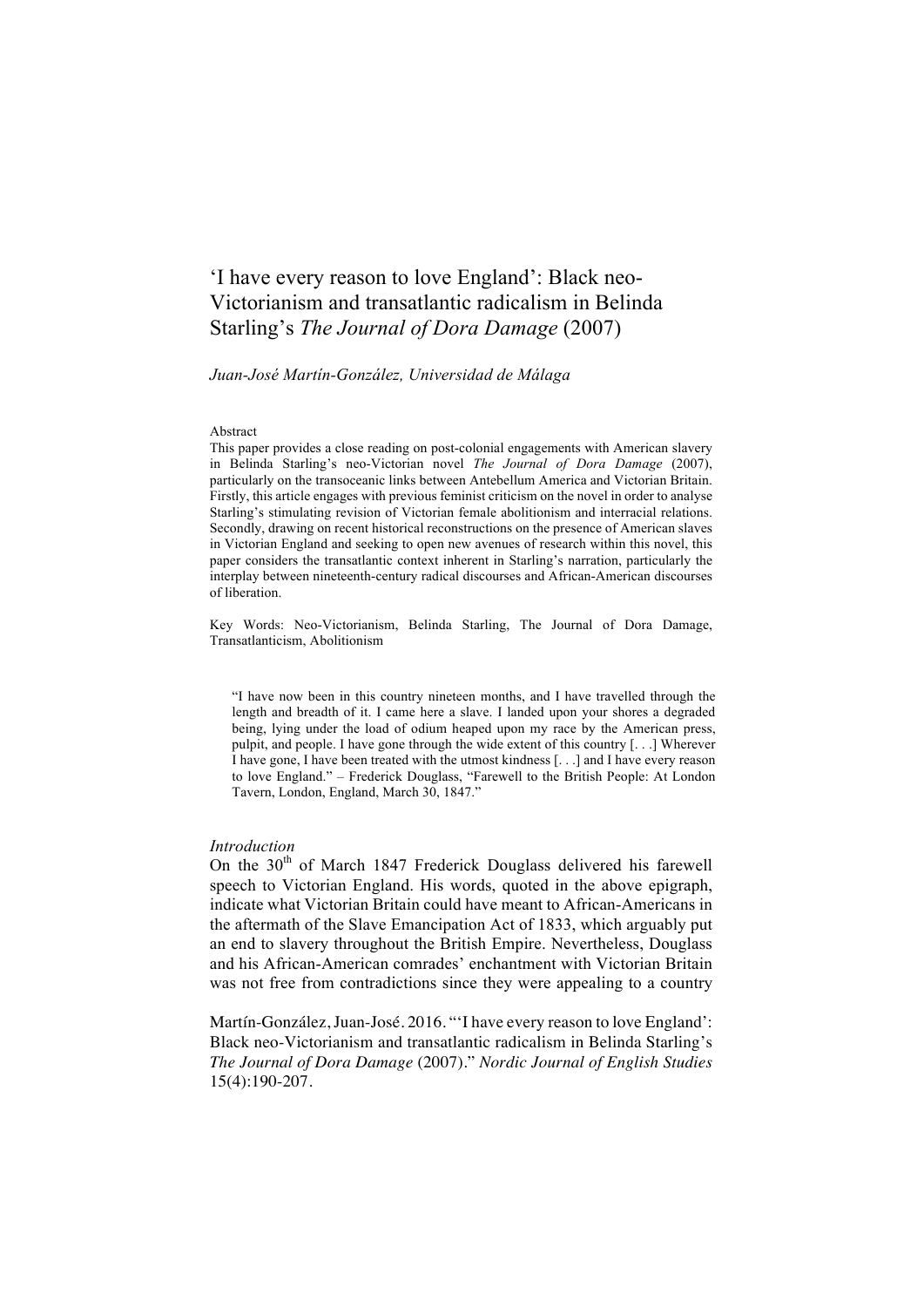which at the time was setting the foundations for late-Victorian scientific racism, a project which secured the British Empire's subjugation of nonwhite races and provided the basis for modern-day racism (Brantlinger 2011: 6-7). The purpose of my paper is analysing the presence of African-Americans in nineteenth century England as well as deconstructing Victorian Britain's role in the post-slavery period and the American Civil War as it is reflected in Belinda Starling's *The Journal of Dora Damage* (2007).

Starling's neo-Victorian narration deals with a bookbindress who, facing the prospect of taking care of her epileptic daughter and her dying husband in mid-Victorian London, gets entangled in the sordid trade of binding Victorian pornography and on the way starts an intimate affair with Din, a former American slave. The centrality of female issues in the novel has naturally spun off manifold analyses focusing on the feminist discourses in the narration (Heilmann and Llewellyn 2010: 131; Muller 2012: 122; Novák 2013: 114) and occasionally on disability studies (Arias 343). Although Dora and Din's relationship has occasionally been negatively criticized as a weak point in the narration by neo-Victorian scholars (Kohlke 2008: 198), my paper however seeks to challenge that assumption in accordance with more recent evaluations of Dora and Din's relationship (Muller 2012: 127) by suggesting that, even if the feminist and postcolonial discourses occasionally clash and contradict each other, the character of Din proves to be a catalyst for the female protagonist's feminist agenda in the face of the patriarchal and racist discourses which over-inhabit the novel. That said, my paper aims firstly to provide a complementary reading to the previous feminist analyses provided by neo-Victorian critics by placing the focus on Dora's relationship with Din. Secondly, this paper seeks to explore further areas of research which have been largely unnoticed in previous criticism on Starling's novel, particularly Din's conflicting relation to Victorian Britain. Regarding this last point, I argue that Starling's novel delves into Din's contradictory appropriation of Victorianism to provide a transoceanic perspective on Britain's role in the American Civil War, on the one hand, and to hybridize our cultural memory of Victorian Britain on the other.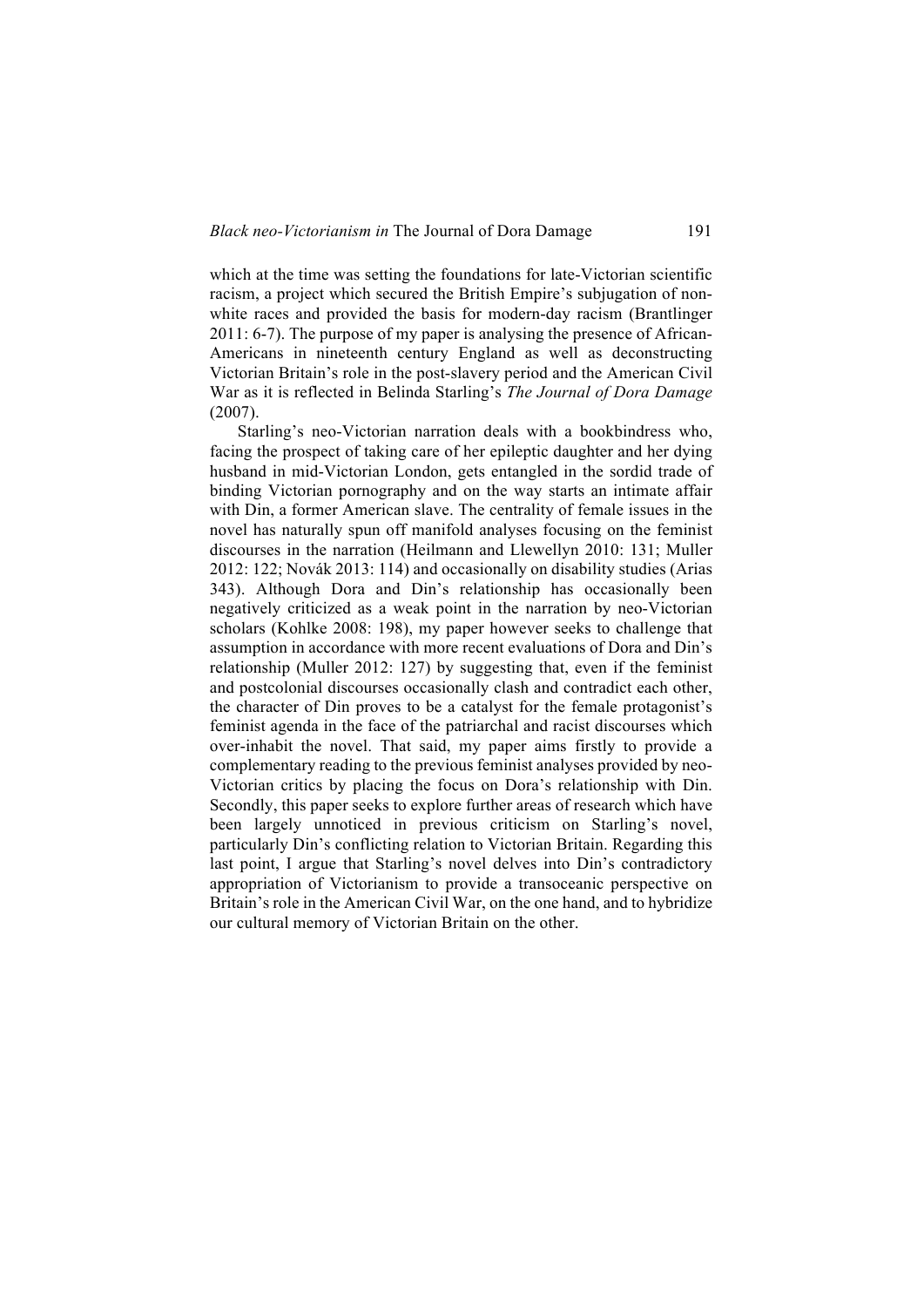# *"Charming nigger philanthropy": British female abolitionism, feminism and interracialism*

*The Journal of Dora Damage* deals with a Victorian lower-class woman who must take up the family business, a bookbindery, because her husband suffers from rheumatism. Little by little Dora gets entangled in the sordid trade of binding Victorian pornography in the hands of a pseudo-scientific group called Les Sauvages Nobles, in which the pornographer Mr Diprose and the scientist Sir Jocelyn Knightley are its most infamous participants. To complicate the plot, Dora is obliged to take as an apprentice Din Nelson, a former slave fleeing the American Civil War, with whom she enters into an intimate relationship and who has been brought to Britain by Lady Knightley and her Ladies' Society for Fugitive Slaves. Lady Knightley's "charming nigger philanthropy" (Starling 2007: 105), as it is referred to derogatorily by Sir Knightley, conceals dark motives though: Sir Knightley's wife and her fellow female abolitionists sexually exploit freed slaves by compelling them to pose semi-nude in order to enact rape fantasies.

Starling's racy account of female abolitionism pinpoints the sexual innuendo which filtered, on the one hand, into nineteenth-century abolitionist writings and slave narratives, and on the other into the tales of white women raped by black slaves which circulated in the British press, illustrated by one of the volumes which Dora is set to bind in the workshop: "The Negro's Revenge. Young wife violated by Negro in revenge for cruelties by master" (Starling 2007: 204).<sup>1</sup> Regarding the former, Victorian readers were for sure familiar with slave narratives from African Americans, which depicted highly-sexualised images of torture,

 $1$ <sup>1</sup> The trope of the black male abusing the white female proves a problematic point in the novel. Starling's sardonic portrayal of Lady Knightley's Society for Fugitive Slaves, in its re-enactment of rape fantasies, seems aimed at contesting tales of black males abusing white women which pervaded the Victorian press. The novel seems to provide in this sub-plot an exponent of what Celia R. Daileader has called *Othellophilia*, or the English myth about the black male's sexual rapacity which sought to perpetuate sexist and racist hegemonies (Daileader 2005: 1-8). However, as it is suggested by Caterina Novák, once it is revealed that Sir Knightley is of mixed parentage after his mother was raped by a black man in Algeria, the novel thwarts its critique on Victorian racism by suggesting that tales of violent black males abusing white women were actually true (Novák 2013: 132).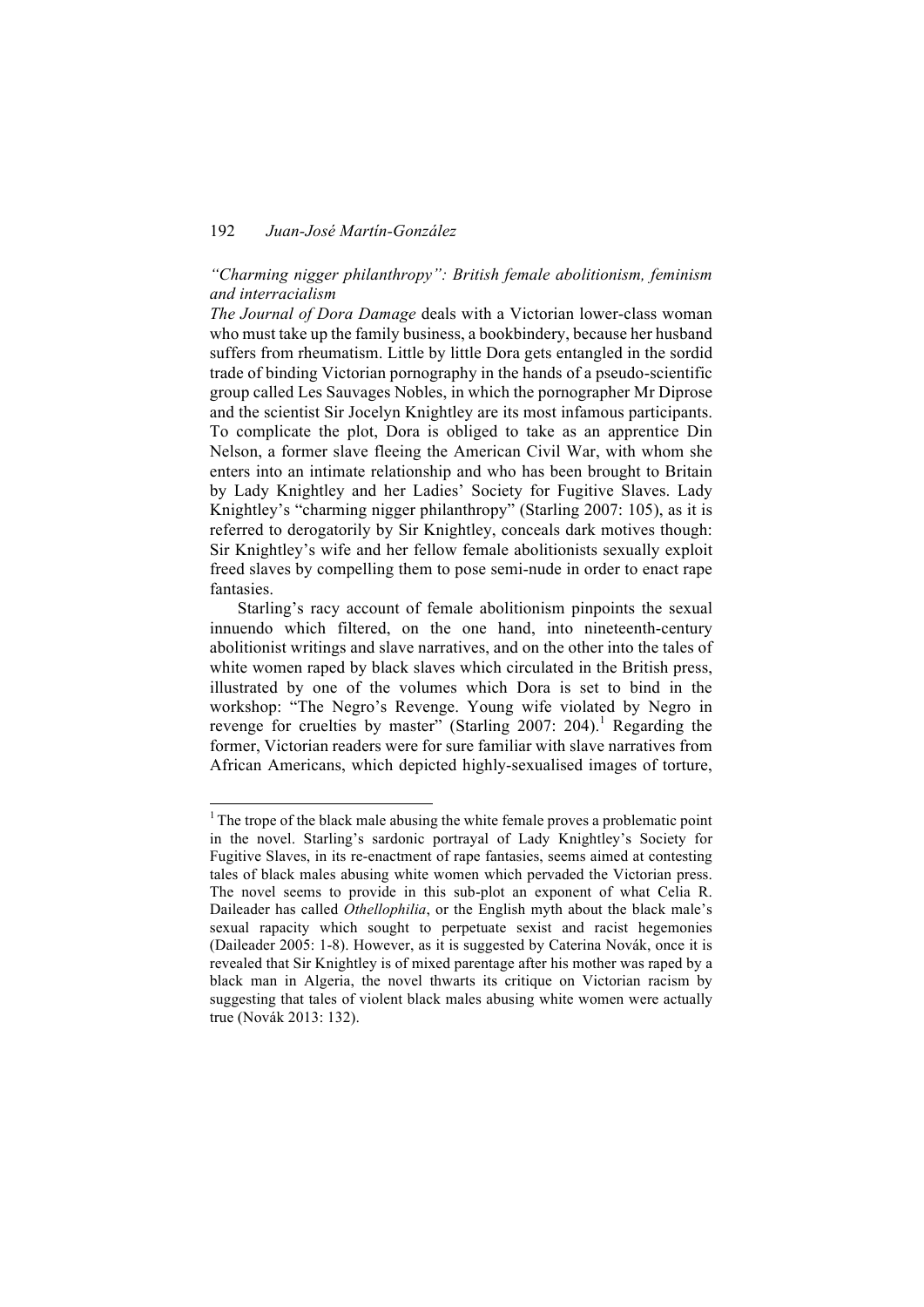flagellation, abuse and sadism. Colette Colligan puts it bluntly: "Information about the graphic violence and corrupt sexuality of the slave system produced sympathy and disgust among many British citizens, but for some it also elicited sexual arousal and fantasy" (2005: 68). Lady Knightley's philanthropic work in the assistance of fugitive slaves, which takes a veneer of respectability in her attendance to lectures by former American slaves, serves only to cloak her prurient gaze over the sordid aspects of American slavery and in broader terms, to underscore mid-Victorian thirst for titillation and sensationalist details of sex and violence in the American slave system which concerned the Victorian press.<sup>2</sup>

If the Ladies' Society for Fugitive Slaves in general and Lady Knightley in particular, in their sexual objectification of slaves, provide an instance of female agency within colonial power, so it does the eponymous protagonist Dora, who also seems temporarily tainted by the all-pervasive racism which is exhibited by the remaining male and female characters and which finds its most extreme exponent in the sexually racist literature that she feels compelled to bind in order to support her family. On request by Lady Knightley and her Society, Dora takes Din Nelson, a former African American slave, as an apprentice in her business and on his arrival to the workshop, Victorian racist prejudices come to light in Dora's perception of the ex-slave. Not only does she misattribute the awful smell of burnt milk on her stove to the presence of Din in her home (Starling 2007: 174) but additionally she expects to see in the ex-slave "everything I had heard about the African; he would, I feared, be idle, servile, lacking in loyalty and discipline, and, in short, nothing but trouble in the workshop" (Starling 2007: 176). As the pornographic volumes in the commissions from Les Savauges Nobles turn increasingly more racist and offensive, Dora is pressed by Sir Knightley and his assistant Charles

 <sup>2</sup> In *American Slaves in Victorian England* (2001), Audrey Fisch exemplifies the worries of the Victorian press over the 'sexsationalising' details in American slave narratives and African-American lecture tours in Britain in the persona of J.B Estlin, a white abolitionist from Bristol who refused to circulate Frederick Douglass's *Narrative* on grounds of English taste and protection over British young women until certain sexually explicit sections were omitted (Fisch 2009: 1-2). Fisch rightly indicates that Estlin's attempt to bowdlerize Douglass's *Narrative* seemed an idiosyncratic drive to maintain personal respectability and social values, in sharp contrast with the sensationalism which permeated Victorian reading habits in the mid-nineteenth century (Fisch 2009: 3).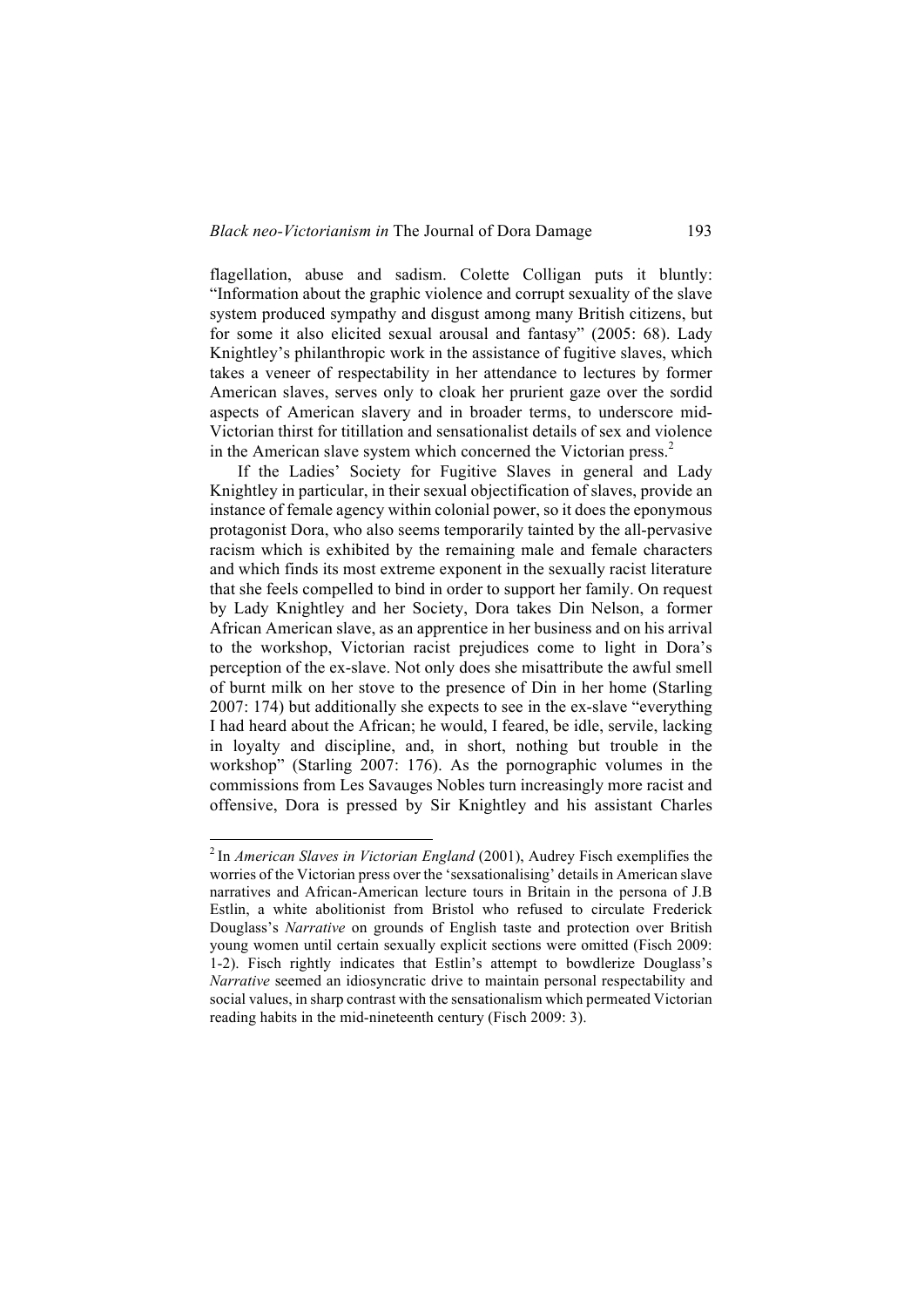Diprose to secure Din's loyalty in their illegal trade of binding and circulating pornography, which translates in Dora's appropriation of the language and role of the coloniser. As she looks determined to find out why Din leaves the bindery earlier on Fridays (he participates in bareknuckle fights), she rehearses the coloniser-colonised dynamics: "he was my slave [. . .] I would have power over him. I believe now that that was what I wanted most: power over the man" (Starling 2007: 267).

To further complicate the strained links between feminist and racial discourses as it is illustrated in the novel, Dora and Din transcend their initial coloniser-colonised relationship to enter into an intimate inter-racial love affair, letting their mutual attraction for each other run free. Failing to accomplish the one-year mourning period expected to be fulfilled by Victorian widows, Dora's sexual entanglement with Din clashes with the widespread Victorian abhorrence on miscegenation, as it is exhibited in Dora's shame right after they have consummated their attraction (Starling 2007: 365). As Marie-Luise Kohlke points out, Starling's neo-Victorian novel illustrates in Dora and Din's relationship a salient under-represented topic in Victorian literature, that of interracial love affairs (Kohlke 2008: 198), which were exhibited at their best by sidestepping the racial Otherness of one of the lovers (a mainstream example is Emily Brontë's *Wuthering Heights*) and at their worst by utterly demonizing interracialism.<sup>3</sup>

Nevertheless, some neo-Victorian scholars have taken Dora and Din's intimation as a target of criticism rather than as an attempt to re-inscribe interracialism in Victorian culture. In particular, Kohlke affirms that "Dora and Din's relationship proves one of the weak points of Starling's novel, inevitably recycling the black man/white woman fantasy it critiques" (Kohlke 2008: 198), a criticism seemingly endorsed by Caterina Novák (Novák 2013: 132), although neither of them actually reveal the specific nature of such fantasy. In the novel Mr Diprose hints at the arguable morbid nuances in Dora's infatuation with the ex-slave, as it is indicated

 <sup>3</sup> In Emily Brontë's *Wuthering Heights* (1847), Heathcliff is repeatedly referred to as a 'gypsy' and the manifold 'blackening' references to his physical features indicate that he is definitely not white (Daileader 2005: 143-147). For an overview on the 'contagion' overtones of Victorian perceptions on miscegenation, the demonization and gothicization of interracial relations in Victorian popular fiction and their resonance in the Victorian press see Malchow (1996) (Malchow 1996: 168-171, 239-243).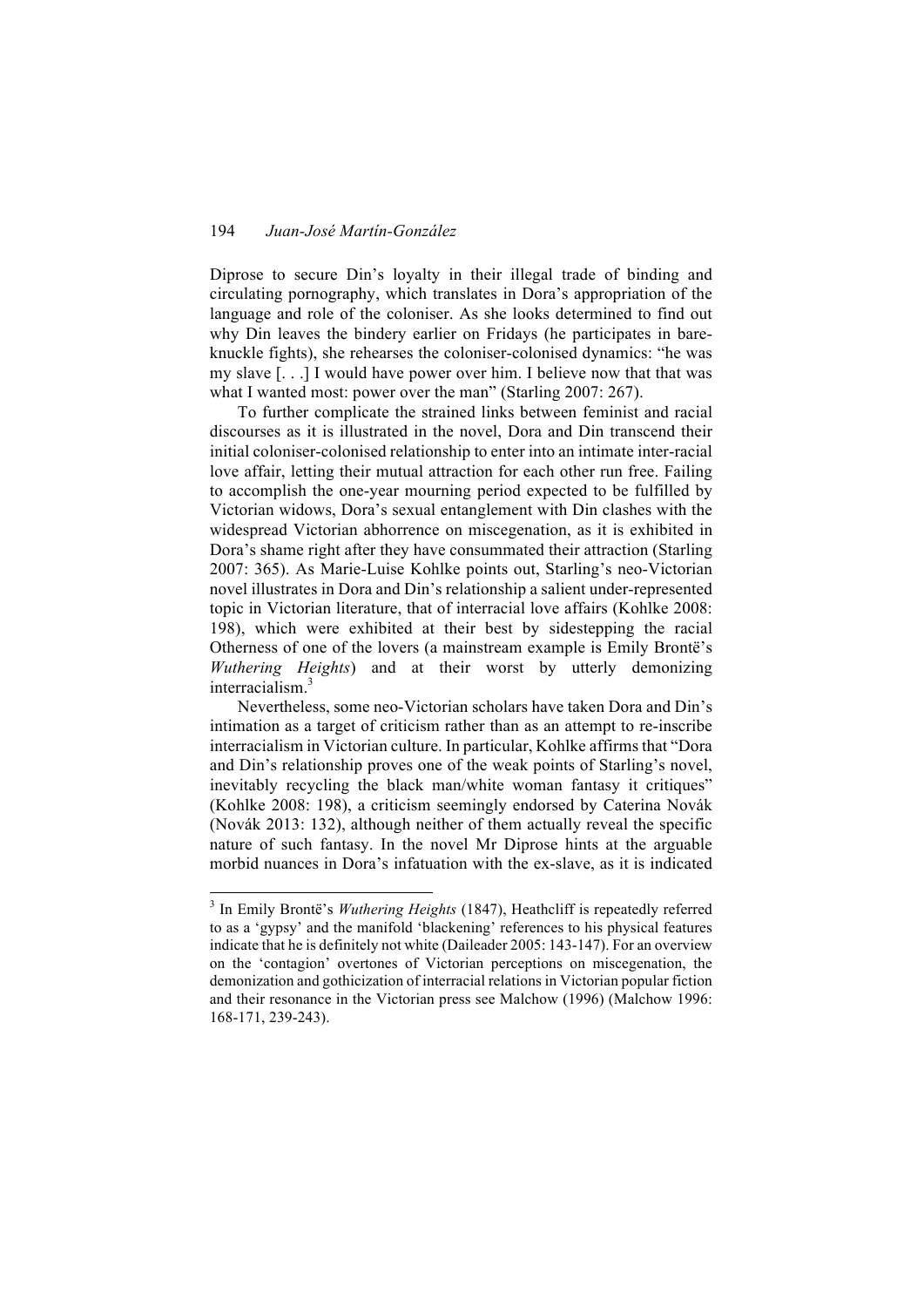in his disgusting teasing of the protagonist: "It is quite extraordinary, the number of seemingly respectable women who lose all sense of decorum at the smell of black meat [. . .] Is it true, then, Mrs Damage, what they say about the nether parts of monkeys?" (Starling 2007: 221).<sup>4</sup> However, a closer scrutiny of Dora's relationship with "Dinjerous Din" (Starling 2007: 275), as Din's fellow ex-slaves call him, reveals a more positive view on its function in the novel. Specifically I contend that it catalyses the female protagonist's feminist agenda, following Nadine Muller's telling affirmation that Dora's attainment of sexual pleasure with Din, in contrast with her sexless marriage, marks the female protagonist's disregard of the racist, sexist and sadomasochistic practices which are illustrated in the pornographic volumes she is compelled to bind every day (Muller 2012: 127).

In effect, on her first sexual encounter with Din (Starling 2007: 361), Dora tries unsuccessfully to reproduce what she has observed in Sir Knightley's pornographic books, failing to see that Victorian pornographic narratives are targeted simultaneously for the delectation of males and the subjugation of females and non-white Others rather than for female sexual pleasure. It is only when she lets her attraction for Din grow naturally, in their subsequent sexual encounters, that she truly acquires sexual knowledge: "I learnt more over those five days about the inner workings of our hearts and bodies that I had done in over a year of binding erotic texts" (Starling 2007: 371). Dora's sexual intimation with Din, therefore, marks the neo-Victorian heroine's sexual awakening but most importantly, her personal challenge to the sexual and racist discourses from which ironically she profits to feed her family. Far from being a weak point in the narration, Dora and Din's mutual affection for each other articulates their personal reaction against the sexual and racial strictures imposed upon them by Victorian society before they may embark on their personal/political projects: female liberation and a financially independent

<sup>&</sup>lt;sup>4</sup> Stereotypes about black males' sexual potency are also referred in Nora Hague's *Letters from an Age of Reason* (2001), another neo-Victorian text dealing with interracial affairs. The protagonist Aubrey, an African-American former slave, tells how a Unionist soldier in the aftermath of the American antebellum was "perversely curious about my habits as a Negro. He took specific interest in my relations with women, having heard amazing tales of black stamina and black female promiscuity from his Northern cohorts" (Hague 2001: 154).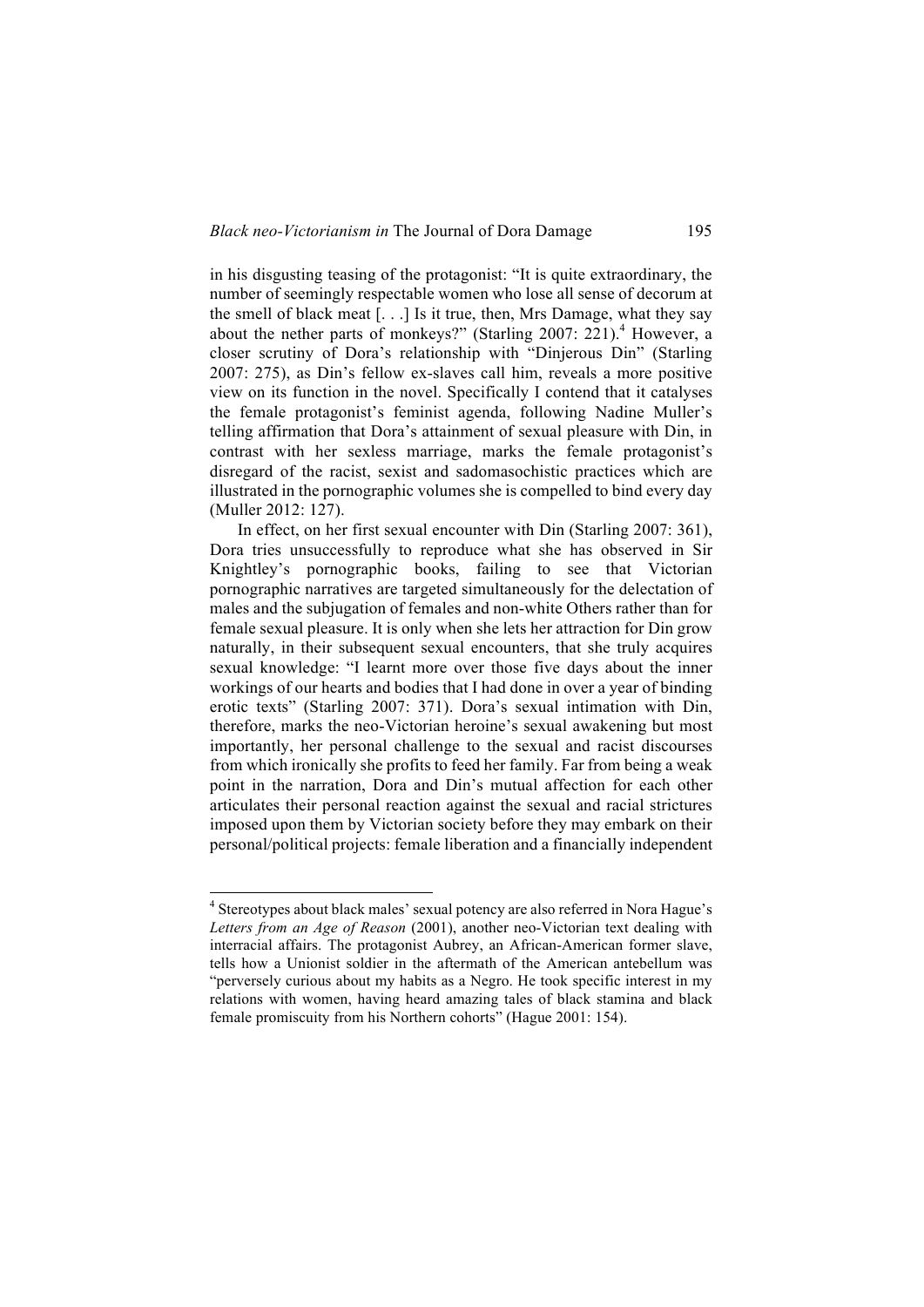life in the case of Dora and in the case of Din, the emancipation of his race in the American Civil War.

## *'Dinjerous Din': Black (neo)Victorians and transatlantic radicalism*

As a neo-Victorian novel written in a post-colonial mode, *The Journal of Dora Damage* provides a remediation on a significant loophole in Victorian literature, which is the absence of race as an explicit subject in nineteenth-century fiction. Celia R. Daileader affirms that "talking about race in the nineteenth-century Anglo-American canon often feels like navigating around a black hole. With the obvious exception of abolitionist literature [. . .] black characters are either simply not there at all, or so brutally abjected, demonized or stereotyped as to seem unworthy of intelligent critical comment" (Daileader 2005: 75). Considering this, part of the revisionist drive which informs Starling's novel (together with an interrogation on Victorian feminism, gender and sexuality) is linked to constructions of race, subalternity and the memory of the British Empire. As I have argued elsewhere, $6$  the novel interrogates the role of Victorian Britain in the abolitionist movement via Sir Knightley's voice: "Does it strike you as strange that, having so benefited from slavery for centuries, our conscience should only stir when more profitable methods of sugar production are discovered?" (Starling 2007: 105). In parallel to Dora, who becomes an anachronistic Third-Wave feminist (Novák 2013: 133), Sir Knightley assumes a contemporary post-colonial guise (Kohlke 2008: 198), contradictorily articulating an 'Empire-Strikes-Back' discourse to underscore the economic reasons underlying British abolitionism: "it was market forces, rather than morality, that led to the abolition of the British slave trade" (Starling 2007: 105).

Sir Knigthley's anti-imperialist words are in tune with historical analyses on the West Indies which point out an economic background in British abolitionism: "Although in the eighteenth century West Indian sugar was a one-way ticket to economic prosperity, it was fighting a losing battle against foreign competition by the early years of the nineteenth century. Many British sugar producers were losing money in the years which led up to abolition. The compensation offered by the British

 <sup>6</sup> I provide a brief reading of Starling's *The Journal of Dora Damage* in the context of British imperial history and postcolonial thought in Martín-González (2015: 116-118).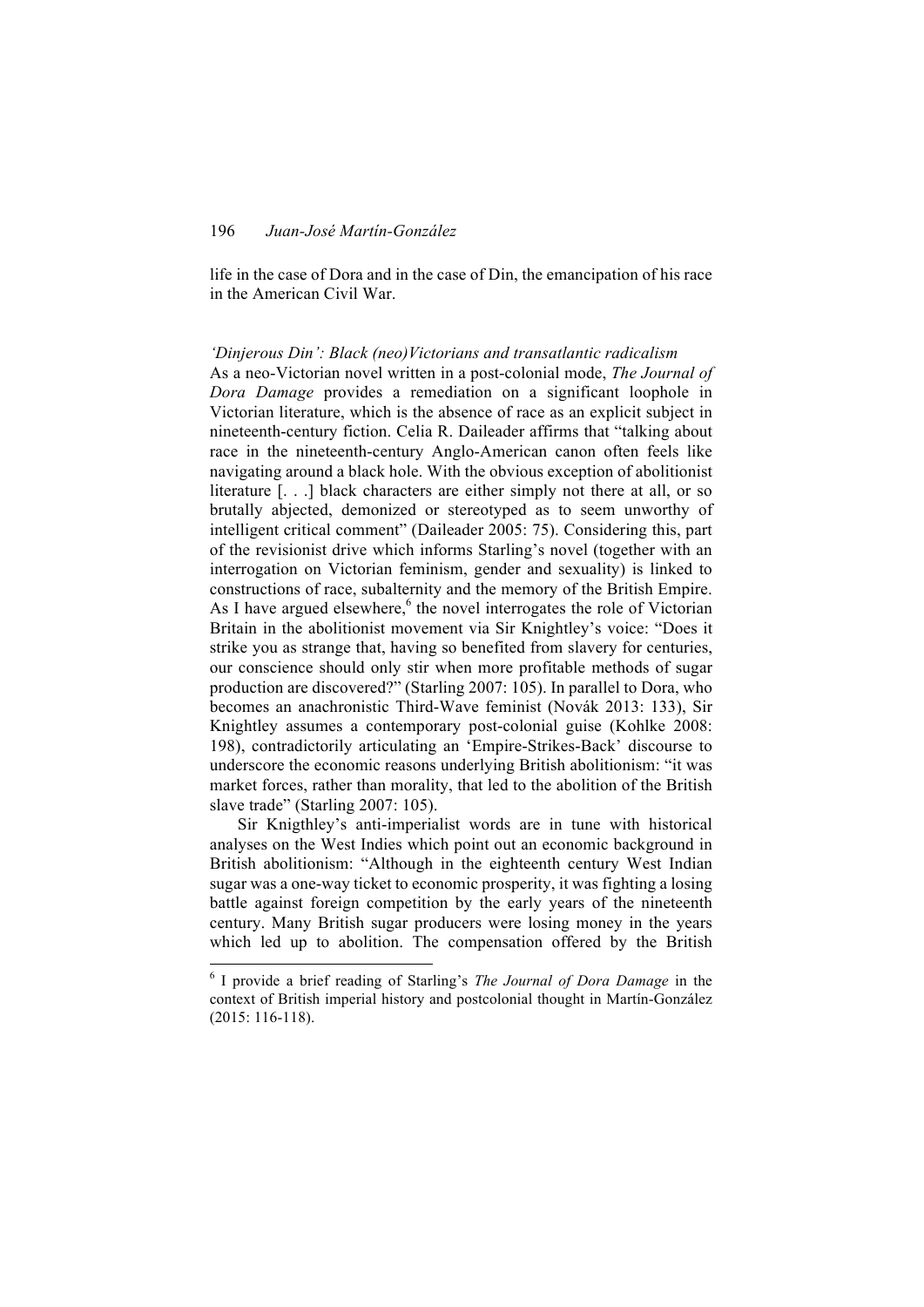government gave the slave owners an easy was to escape from what was already looking like a bleak economic future" (McDonough 1994: 17). Additionally, from a historical point of view, two additional facts problematise the role of British Abolitionism in effectively fighting slavery. Firstly, right after the abolition of slavery in 1833, the British Empire secured its economic interests by means of the Apprenticeship system and indentureship, whose workers led a living not very different from slaves before the emancipation (Ramdim 1999: 49-52). Secondly, despite the fact that eighteenth-century and nineteenth-century Britons prided themselves on starting the abolitionist movement by means of acts in parliament, imperial historians highlight equally the role of black resistance: "In practice [. . .] it can be argued that slavery disappeared in England 'sometime between the 1760s and 1790s' not so much through the processes of law but as a consequence of the resistance and escape of the slaves themselves" (Holmes 1988: 9-10).

What has been largely unnoticed by the criticism on *The Journal of Dora Damage* is the potential of the text to hybridize our cultural memory of the Victorian age. Starling's narration provides an imaginative act of fictional recovery coalescing with historical reconstructions on the presence of black citizens in Victorian Britain, which according to Gretchen Holbrook Gerzina, feature as a gap in the historiography of Black British history (Holbrook Gerzina 2003: 5). Vanessa D. Dickerson points out an increase in the flux of black immigrants into Victorian Britain between the 1830s and the years approaching the American Civil War (Dickerson 2008: 53). Focusing on nineteenth-century London, Judith Bryan establishes a visible presence of dark subjects at the turn of the nineteenth-century and throughout the Victorian age (Bryan 2004: 66- 68). The multicultural character of London in the first half of the Victorian age was already noted by Thomas Carlyle, a Victorian social critic infamously known for his imperialistic and racist essay "An Occasional Discourse on the Nigger Question" (1853) and who fiercely opposed black liberation and abolitionism. In a letter to his brother in 1824, Carlyle refers disdainfully to the multicultural nature of Victorian London, alluding to "a thousand pigmies, and the innumerable jinglings and rollings and crashings of manycoloured labour" (cited in Dickerson 2008: 81). A more positive observation on Victorian London's polycultural character was provided by William Wells Brown, a runaway African-American slave who on a visit to Victorian London wrote: "In an hour's walk through the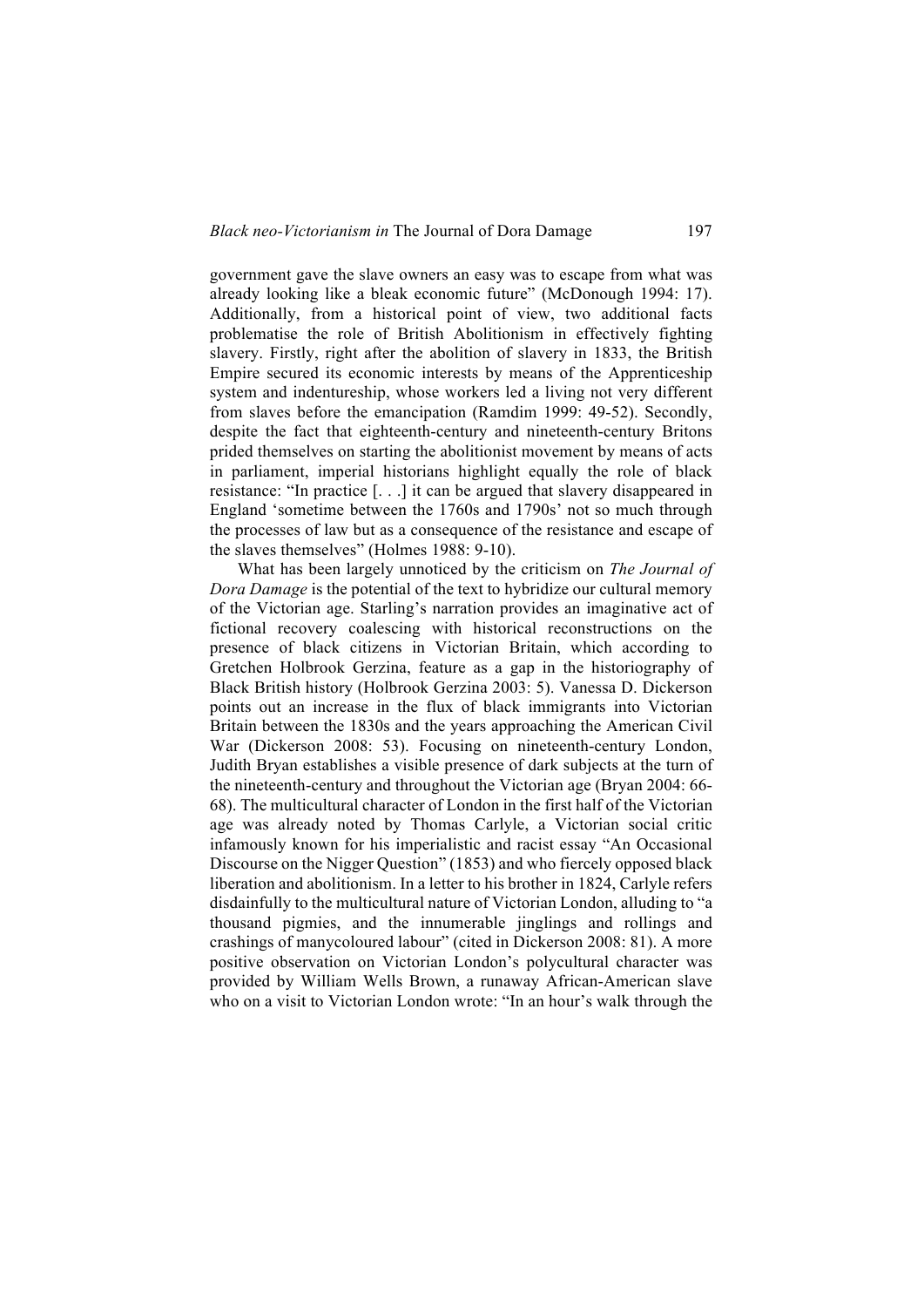Strand, Regent-street or Piccadilly, one may meet half a dozen coloured men, who are inmates of the various colleges in the metropolis. These are all signs of progress in the cause of the sons of Africa" (cited in Bryan 2004: 65). Dora's words on the arrival of Din in the workshop, "none of us was unfamiliar with the sight of black people" (Starling 2007: 178) and her later observation on the manifold non-white subjects populating Whitechapel streets (Starling 2007: 271) showcases Starling's fictional reconstruction of the multiculturalism inherent to mid-Victorian London.

Din's words in describing English people are revealing: "Mighty helpful, ma'am. Civil as they could be. They do not trouble me while I walk the streets. When I hail an omnibus it stops [. . .] That never happened at home, even before I was caught" (Starling 2007: 193). The inherent contradictions of associating the Victorian age, the epitome of imperialism and colonial domination, with the liberation of African American slaves only reveals the complexities of the term 'Victorianism' and what it has meant to past and present generations. To Din, and by extension to nineteenth-century African Americans, Victorian Britain represents a model of respectability, democracy and modernity, the very values of citizenship that black slaves were denied by the American slave system. Hence that Din's 'reason to love England', to quote Douglass again, illustrated touchingly by Starling as Din sings and plays with street children or politely raises his hat to women in the neighbourhood on his way to the bookbindery (Starling 2007: 178,187), far exceeds the Victorian racism embodied by the Knightley couple. Din's close status as a citizen in his free wandering around Victorian London coalesces with the tolerance he enjoys in the bookbindery, not only from Dora but also from Jack, Dora's helper in the bookbindery and later imprisoned for homosexual practices. Ironically, it is in the bookbindery, surrounded by volumes of racist and sexist Victorian pornography, where Din enjoys more tolerance and respect, increasingly mastering the craft and participating in the artistic process of binding books, "making something beautiful out of something ugly" (Starling 2007: 163). The bookbindery then becomes the site where racist and sexist prejudices are bound in paper and ready to circulate and simultaneously the very locus of subalternity where those prejudices are debunked.

Din's stay on Victorian soil provides him not only with the possibility of rehearsing his citizenship rights, but also with a channel for verbalizing his experiences in captivity to secure his political agenda of black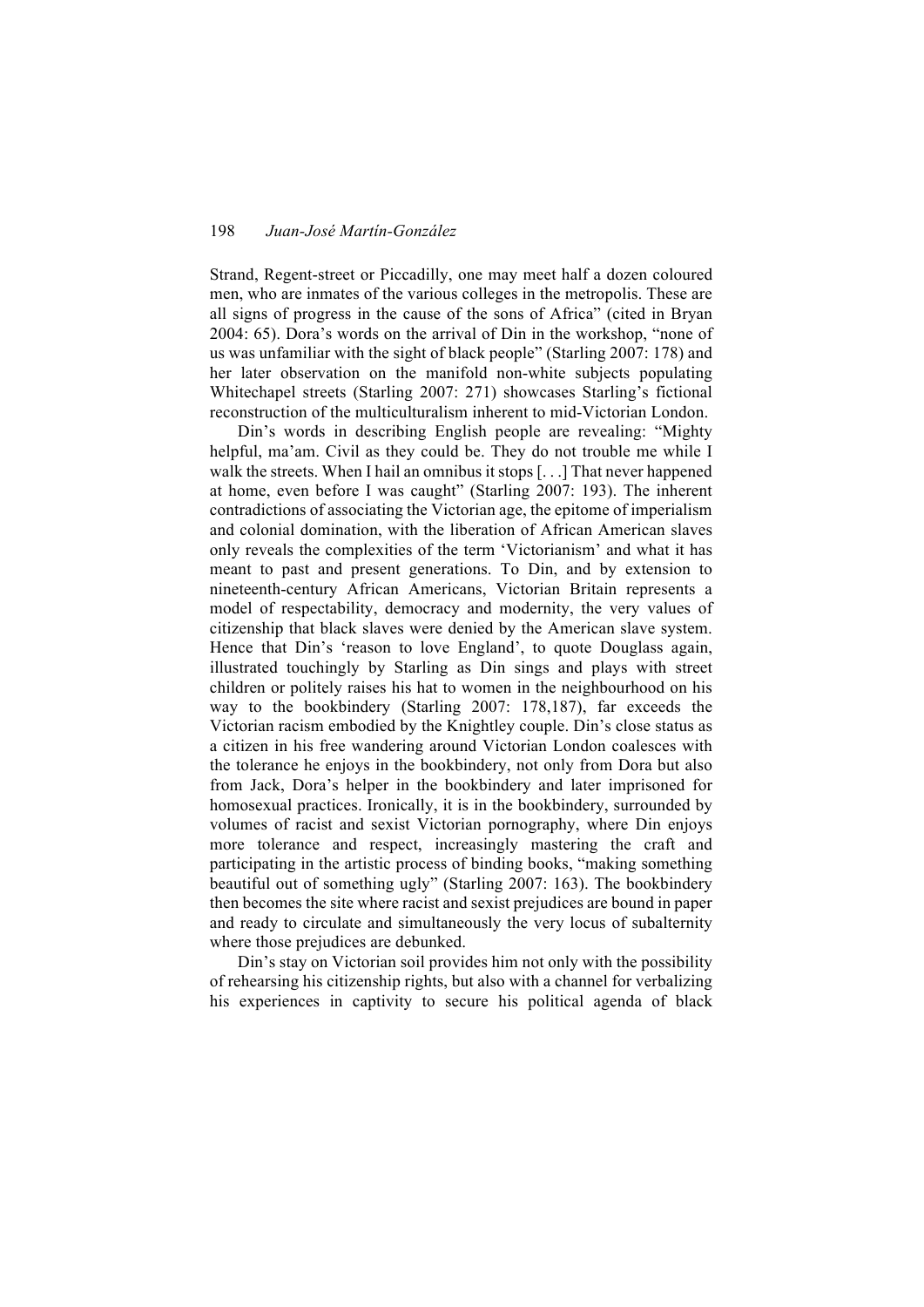liberation in nineteenth-century America. Indeed Starling's narrative wants the reader to associate Din with the African-American abolitionist campaign (Fisch 2009: 5), a term used by Audrey Fisch to refer to the international and transatlantic phenomenon of African-American (ex)slaves who wrote slave narratives, delivered lectures on their experiences or showed personal bodily scars to reveal the atrocities of American slavery in Victorian Britain in the years leading to the American Civil War. The novel alludes to the manifold activities of African-Americans in nineteenth-century Britain through the abolitionist activities of Lady Knightley: "You may have heard of Mr Frederick Douglass, Mr William Wells Brown, Mr Josiah Henson & many others [. . .] Many is the lecture I have attended given by these eminent former slaves, and I wish I could share with you now the eloquence with which they captivate their audience: they terrify  $\&$  enthral,  $\&$  elicit copious tears, reverent anger,  $\&$ inspired action!" (Starling 2007: 206). In a parallel way, Din's private retelling to Dora about his experience as a slave, about how his father and Mother, a preacher and nurse respectively, enjoyed free life with their children until they were ambushed and auctioned in Virginia (Starling 2007: 195) not only transforms Dora's perception about the slavery experience in America, vanishing "the images I had envisaged of a small boy being transported from the tropics in the fetid hold of a vast ship" (Starling 2007: 194), but also reveals Din as an agent in his own liberation beyond Lady Knightley's self-gratifying abolitionist activities.

Starling's narration seems indeed driven to make Din participant in the political agenda of the African-American abolitionist campaign. When Dora is asked by Lady Knightley to bind several copies of Frederick Douglass's *My Bondage and My Freedom*, with the specific requirement that an engraving of Douglass's profile is put on the cover, it turns out that, as Dora draws some sketches of Douglass's profile by using several recent portraits for reference, "every face on every scrap of paper bore little resemblance to Frederick Douglass, with his large hair, and straight nose, and looked every inch like our own Din Nelson" (Starling 2007: 211). The novel's motivation in establishing an association between Din and Douglass seems evident: Din's agency in revealing the horrors of American slavery through his personal experiences must be equated with that of Frederick Douglass, William Wells Brown, Alexander Crummell, Martin Delaney, or Ida B. Wells, to name a just a few African Americans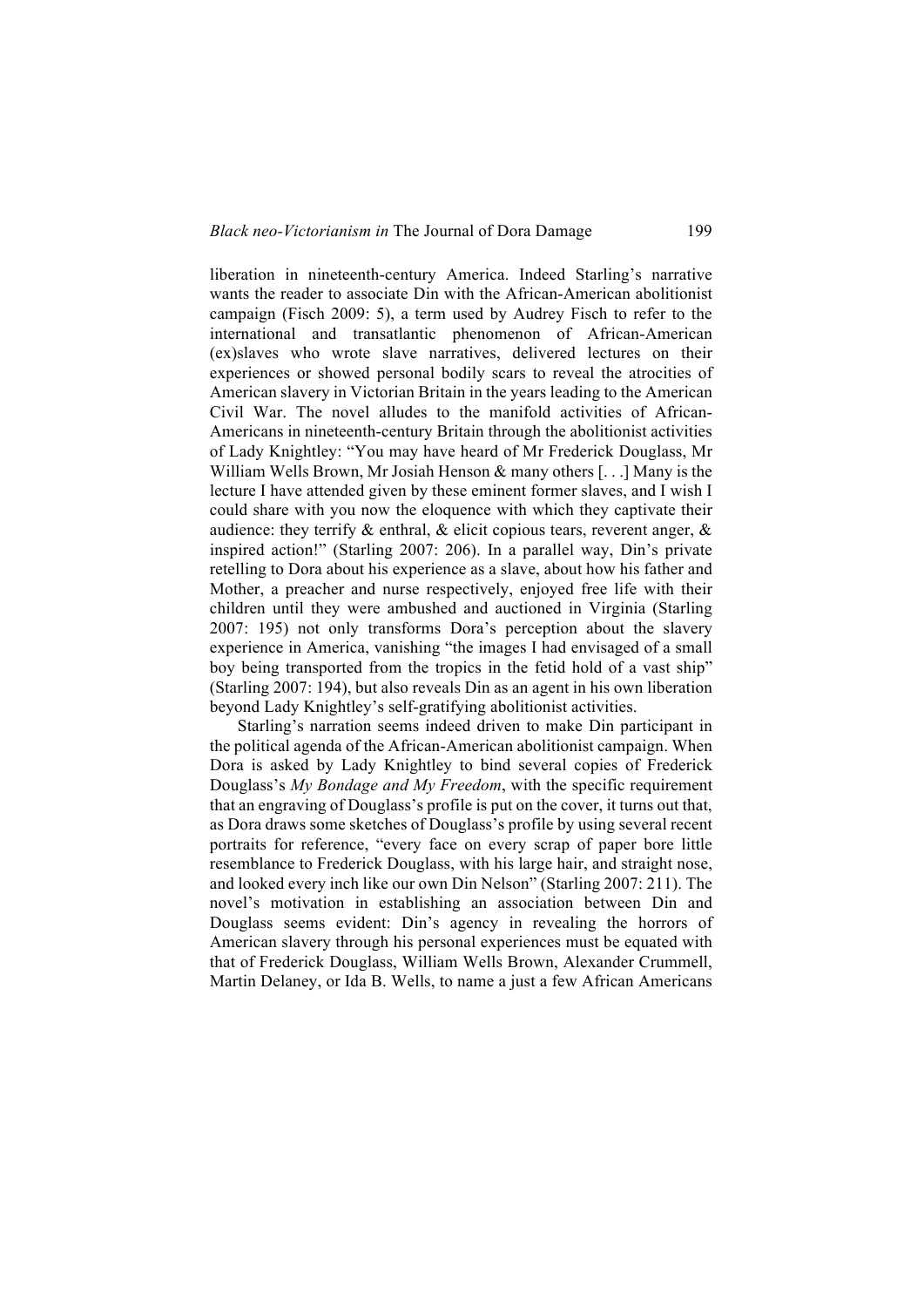who crossed the Atlantic Ocean to bring their transoceanic testimonies on the horrors of American slavery to Victorian Britons.

The transatlantic interplay between Black America and Victorian Britain reveals a double drive, a conduit for mutual influence which finds resonance in the recovery of the Black Atlantic, Paul Gilroy's term for the hybrid, fractal and transcultural circulation of subjects and ideas across the Atlantic ocean as a result of the slave trade which unearths black subjects as historical agents with an intellectual history (Gilroy 1993: 4-6).<sup>7</sup> Belinda Starling's narration aims at making Din participant in this transatlantic fluidity when Dora finds out that the ex-slave is plotting against the American Confederacy during his stay in the Victorian metropolis. In one of the most imaginative sections in the novel, Dora secretly follows Din through Whitechapel up to a public-house in a basement, where she learns that Din gathers with some fellow African-Americans and other white activists, both male and female, to organise resistance against the American South at the other side of the Atlantic, up to the point of planning to kidnap Jefferson Davis, president of the seceded Southern states in the years leading to the American Civil War (Starling 2007: 273-75). As Dora listens behind her mourning veil while sitting furtively in a dark corner of the cellar, Din and his companions start using war-like vocabulary, planning to use their 'scouts' in Mississippi to 'strike' in South Carolina and on the way they mention names and places which, at this point in the narration, Dora is unaware of: "Quickly the discussion grew, and the atmosphere in the room was as serious as death. Most of what they said passed me by completely; names of people and places were tossed around, some I'd heard of before, others which were completely new to me. Someone mentioned Freddie: Freddie Douglass. Harpers Ferry. John Brown. The conversation heated up [. . .] What was it then? An abominable brotherhood? A satanic sect?" (Starling 2007: 273). As the conversation continues, Dora finds out the true nature on the transgression she is witnessing: "I was sharing a room with a renegade group of fugitives in a tiny corner of an unimportant district of London, yet here the plans to overthrow the entire remaining centuries-old institution of slavery were being laid down" (Starling 2007: 276).

 $<sup>7</sup>$  Elizabeth Ho points out the surprising reluctance within postcolonial criticism</sup> of neo-Victorian fiction to turn to Paul Gilroy's *The Black Atlantic* (1993), despite the big impact and influence of Gilroy's work on literary and cultural studies (Ho 2012: 175).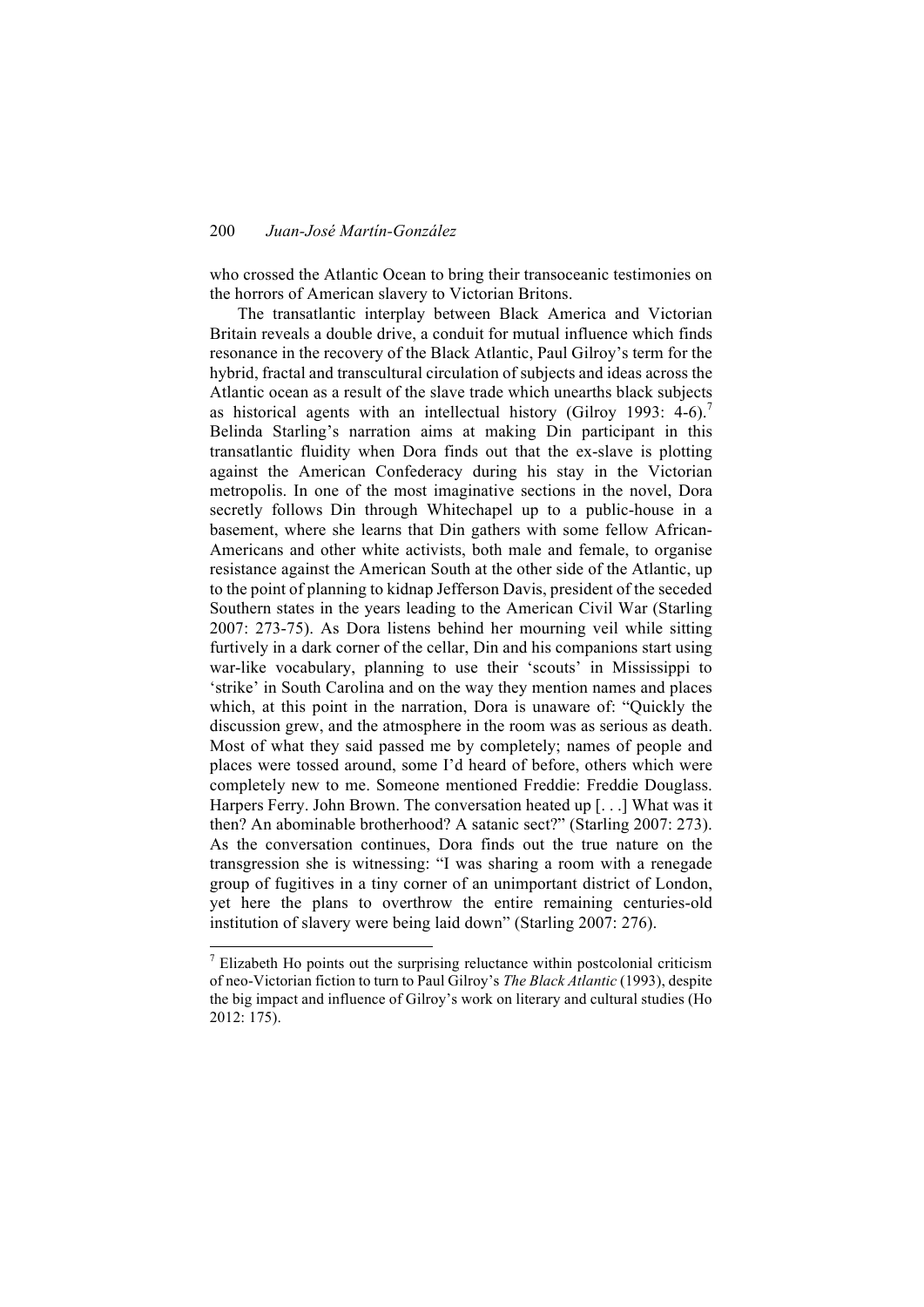Din's plotting against the American Confederacy illustrates black resistance to American slavery as a transoceanic force, with black subjects, both free and enslaved, organising resistance on both sides of the Atlantic. Victorian London features as a shelter, a bastion from which African-Americans articulate their liberatory insurrection in the years preceding the American Civil War. In this light, Victorian London does not only provide Din with the possibility of rehearsing his citizenship and his access to modernity, as I have already argued, but also with a sphere of influence from which he can accomplish his political agenda. The narration's portrayal of a group of runaway slaves plotting against the secessionist American South in the heart of Victorian London features a literary exponent of Gilroy's Black Atlantic and additionally it retrieves Black resistance to slavery on Victorian soil from historical oblivion.

It is no coincidence that Din and his fellow renegades invoke the names of Frederick Douglass and John Brown in their plans to fight American Slavery. John Brown was a white abolitionist who unsuccessfully led an armed rebellion against the Southern government by supplying slaves with weapons from the arsenal at Harpers Ferry, Virginia. Regarding Douglass, although his fight against the slave system was carried out through his writings and speeches, he nevertheless justified radical and violent resistance, as it is attested in his defence of the Indian Mutiny or the Jamaican Rebellion (Roediger 2003: 109). Notwithstanding Douglass and Brown's defence of armed rebellion, what is at issue here is that American abolitionists established ideological connections with nineteenth-century European radicalism. David R. Roediger highlights Douglass' contact with Chartist radicals in Britain or Brown's turn to the spirit of the Napoleonic wars for his Pan-African rebellion (Roediger 2003: 102, 105-106) and Judith Bryan draws attention to the considerable degree of black participation in Victorian labour and civil rights movements (Bryan 2004: 68). These fertile intersections between African-American abolitionism and European radical discourses evince on a larger scale, as Fionnghuala Sweeney states, a concurrence between antebellum black resistance and other radical discourses operating in Europe and abroad such as class agitation, women's rights movement or colonial insubordination (Sweeney 2007: 5).

If the appropriation of Victorian ideas and discourses by colonized collectives entailed the infiltration of modernity onto the colonial sphere, as Simon Gikandi argues (Gikandi 2002: 162), Din's access to modernity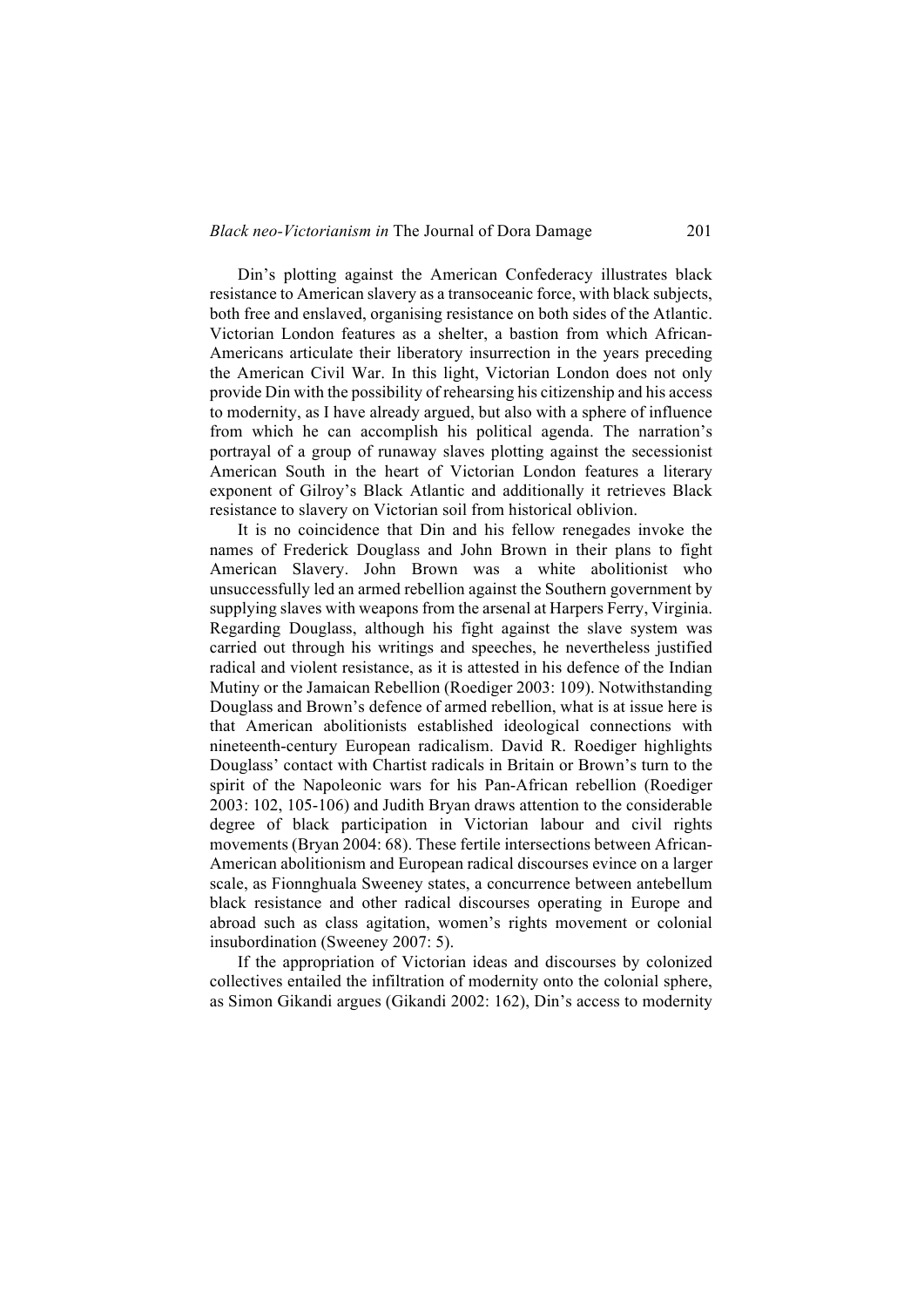via his integration into Victorian society takes the form of a transatlantic radicalism, a procurement of conceptual tools to be used in the liberation of his race back in America. Despite the internal contradictions of associating a discourse of black freedom and liberation with Victorian culture, the epitome of colonial domination, in his embrace of Victorianism Din can be said to embody an Afro-Victorian discourse, Gikandi's term for "the process by which the colonized imagined themselves to be Victorian and the way they adopted the idiom of Victorianism to understand and inscribe their cultural and moral universe" (Gikandi 2002: 159). Din's stay in Victorian England and his appropriation of Victorian radicalism illustrate the transformative potential of geographical mobility and its impact on personal and group identity, as well as the fluid connections between the individual and the nation-state. As the American Civil War breaks out, Din feels compelled to abandon his temporary rehearsal of citizenship on Victorian soil (and the prospect of a romantic happy ending with Dora) to go back to America and fight for the freedom of his race (Starling 2007: 425). Din's transitory exile in Victorian London provides him with the closest he has ever experienced to modern citizenship in contraposition to a homeland that has abused him, a temporary site of renegotiation of his sense of homebelonging and the certainty that black resistance may reach beyond oceanic frontiers.

#### *Conclusion*

Amid the convolution of race, gender and class parameters which articulates Starling's narration, sexual hegemonies in which the author implicates her heroine have lured the majority of neo-Victorian criticism of this novel. Feminist analyses of Starling's novel usually highlight the marked conflict between traditional and feminist discourses. With regards to the climactic scene in the novel, in which Dora is kept captive by Mr Diprose and in a trite cliff-hanger Din comes to rescue the protagonist, Novák refers to the heroine as a 'damsel in distress' rescued by her African-American lover in contrast to the resourceful and resolute character who is suggested throughout the narration (Novák 2013: 117). Notwithstanding Starling's conventional attempt to provide a visible role for Din in the resolution of the story, his and Dora's relationship deserves, as I have argued throughout my analysis, a more constructive perspective.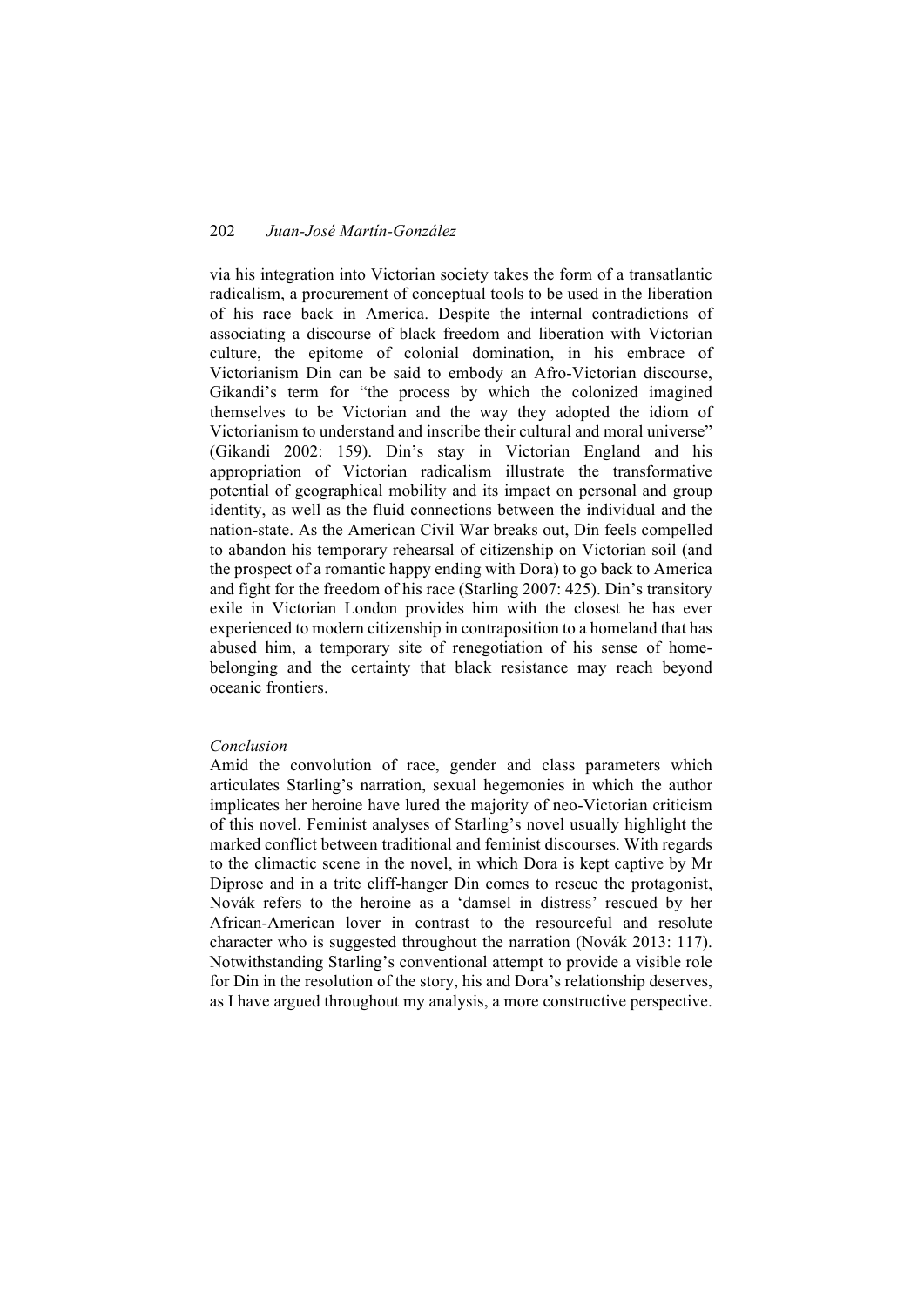In particular I contend that Dora's entanglement with Din, in contrast to the sexual exploitation carried out by Lady Knightley and her female abolitionists, relies on reciprocal attraction and mutual respect rather than on morbid racial fantasies: "Two human beings met here today, not just a white woman and a black man. You happen to be black and I happen to be white" (Starling 2007: 367). Din is keen to highlight the provocative nature of his relationship with the heroine: "Why is it they think they're bein' dangerous lookin' at a black man with a white woman? [. . .] Cos it's seen to be the wrong way round; the wrong balance of power. White over black, man over woman, that's the right way, ain't it? Black man, white woman, though, stirs it all up, causes bother" (Starling 2007: 365). In short, the author wants the reader to perceive Din and Dora's intimation as a transgressive attack on the hegemony of Victorian racist and sexist structures of power.

Seeking to explore further avenues of research within this novel, I have argued that Starling's text illustrates the transatlantic fluidity between African-American discourses of liberation and Victorian notions of democracy and respectability. I have highlighted different character traits in Din which persuasively indicate that Starling might have modelled her character on black activists such as Frederick Douglass or William Wells Brown, providing a neo-Victorian afterlife to illustrious African-Americans who embraced Victorianism and European discourses of radicalism. Din's simulacrum of citizenship via his immersion in Victorian social milieu articulates a telling contradiction within Victorian culture, as it is summarized by Simon Gikandi: "Colonial subjects were perhaps the furthest removed from the centers of Victorian culture, but they were heavily invested in Victorian values as much, if not more, than the Victorians themselves [. . .] in rehearsing Victorianism and its core values, the colonized were also transforming Victorian categories; they were using the dominant forms of colonialism to express their own experiences" (Gikandi 2002: 159). Colonial subjects' rehearsal of Victorianism referred to by Gikandi appears quite contradictory if we consider the manifold scientific discourses of degeneration which argued against crossbreeding, miscegenation and the equality of races and which proliferated in the second half of the Victorian era (Bolt 2007:  $9-11$ ).<sup>8</sup> Din negotiates and

 <sup>8</sup> This contradiction is analogous to Victorian Britain's welcome to midnineteenth-century European radicals such as Karl Marx and Friedrich Engels. While their native Germany outlawed them, Victorian Britain provided Marx and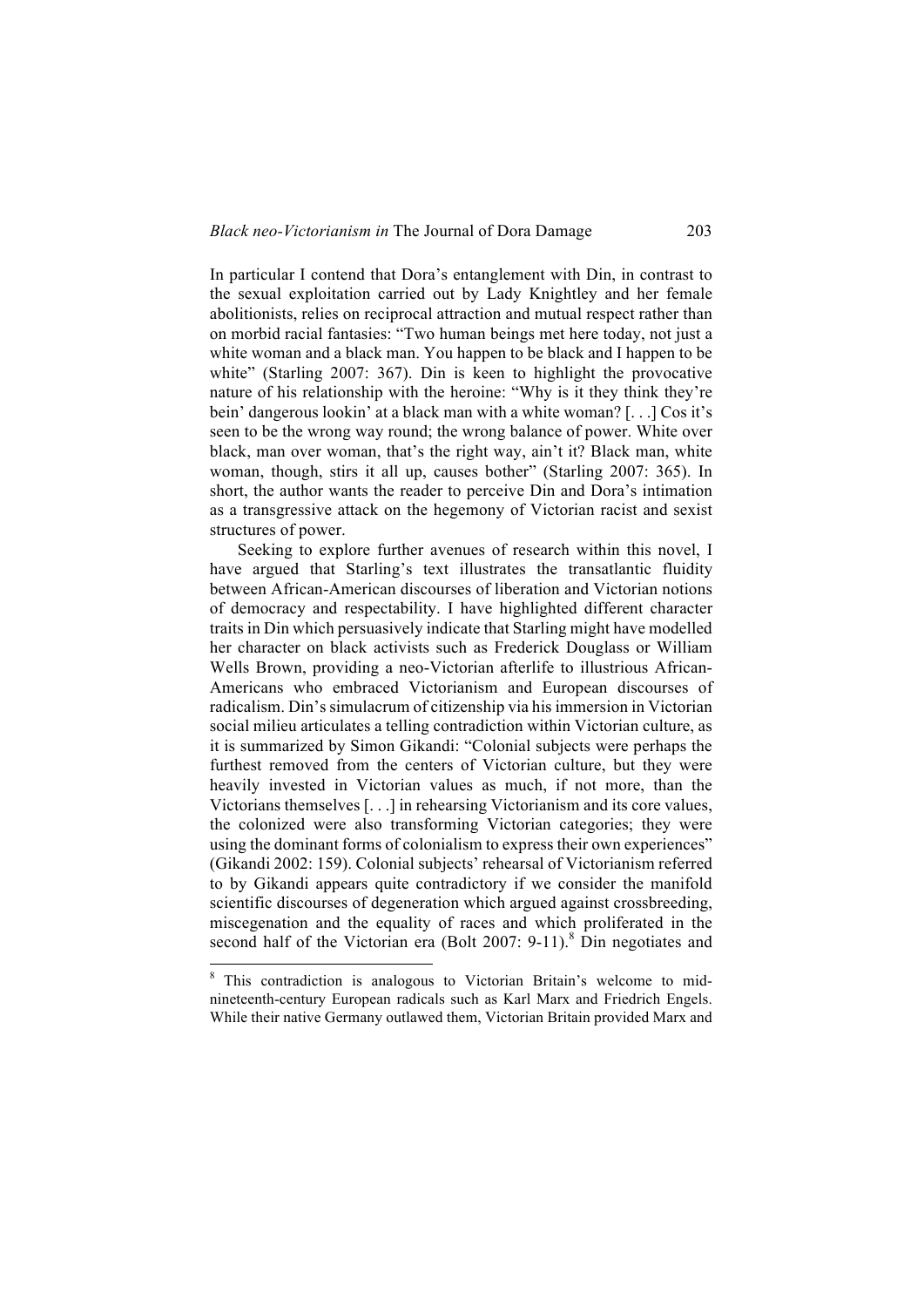counteracts those racist discourses embodied by the Knightley couple by mobilizing and appropriating mid-Victorian discourses of progress and the freedom of the individual and on the way he situates himself between exclusionary and inclusionary forces, in the gap between deficient American democracy and the pulsing mid-Victorian racism which would later end up in fin-de-siècle jingoism, to build a transoceanic Afro-Victorian discourse of black liberation.

*The Journal of Dora Damage* illustrates Belinda Starling's fictional reconstruction of Victorian interracialism, black resistance and subaltern insurgency on nineteenth-century British soil, exemplifying neo-Victorianism's engagement in postcolonial debates via a creative rewriting of the Victorian age. The representation of the racial Other in the novel displays a "creative challenge to the critical theory concepts of hybridity and the silence of the subaltern" (Heilmann and Llewellyn 2010: 69) and modulates English literature's "muted account of [the] presence of the imperial 'periphery' in the 'centre' of empire all through the eighteenth and nineteenth centuries" (Khair 2009: 8). Din's subaltern voice is far from being silenced: it sounds loudly from Starling's pages to hybridize our cultural memory of the Victorian age.

#### *Acknowledgements*

The writing of this article has been funded and supported by a PhD grant (Ref. BES-2014-068023) from the Spanish Ministry of Economy and Competitiveness (MINECO) and the European Social Fund, as well as supported by the research network "Victorian and Neo-Victorian Studies in Spain Network (VINS)" (FFI2015-71025-REDT), coordinated by Dr. Rosario Arias Doblas.

#### *References*

l

Arias, Rosario. 2011. "(In)visible Disabilities in Neo-Victorian Families." *Neo-Victorian Families: Gender, Sexual and Cultural Politics*. Eds. *Marie-Luise Kohlke and Christian Gutleben. Amsterdam: Rodopi.* 343-364.

Engels with a shelter from which they could articulate their liberal ideas, including their critique of European capitalism of which, significantly, Britain was a remarkable exponent (Winder 2004: 115).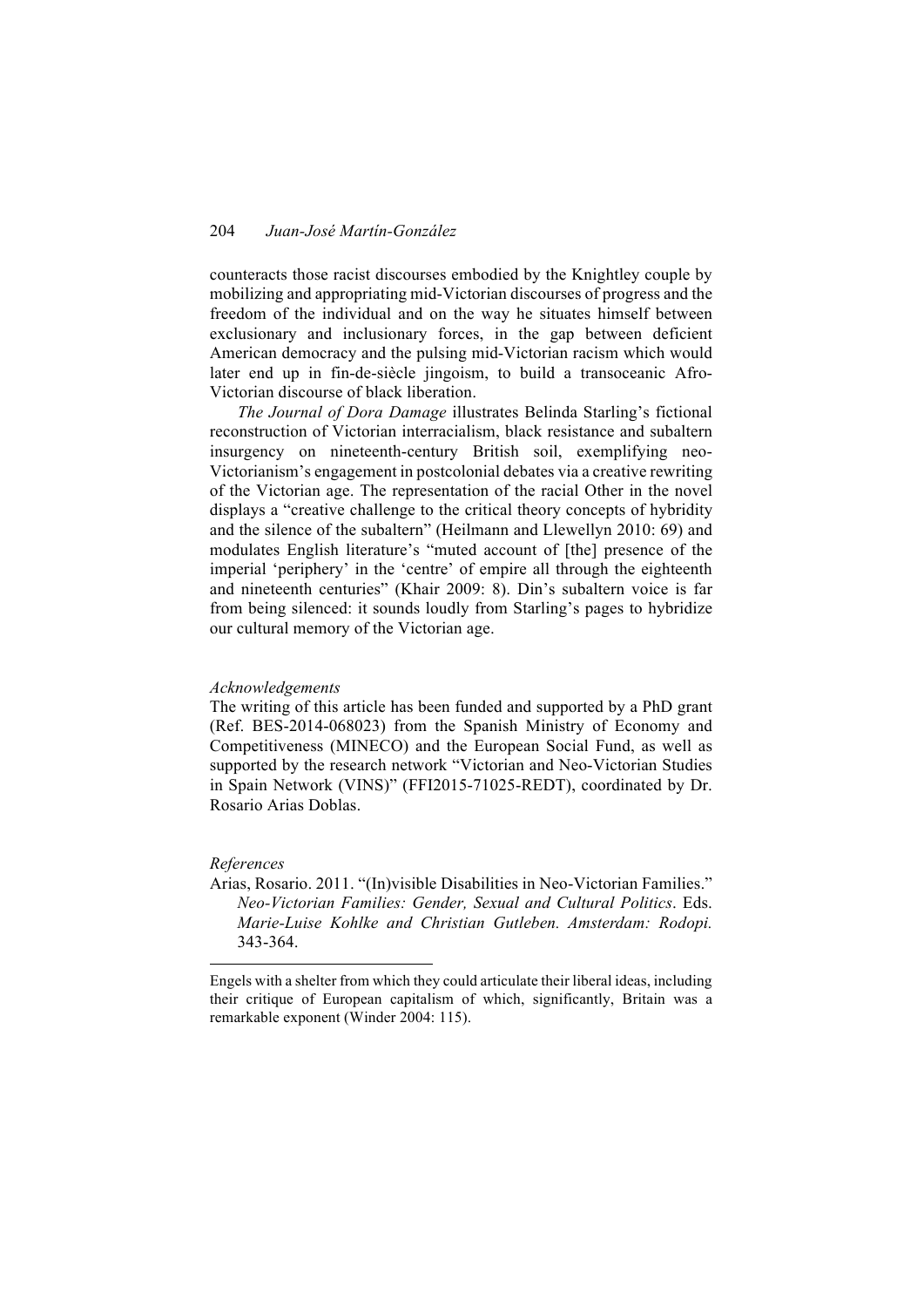- Bolt, Christine. (1971) 2007. *Victorian Attitudes to Race*. Oxford and New York: Routledge.
- Brantlinger, Patrick. 2011. *Taming Cannibals: Race and the Victorians*. Ithaca: Cornell University Press.
- Bryan, Judith. 2004. "The Evolution of Black London." *Black British Writing*. Ed. R. Victoria Arana and Lauri Ramey. New York and Basingstoke: Palgrave Macmillan. 63-71.
- Colligan, Colette. 2005. "Anti-Abolition Writes Obscenity: The English Vice, Transatlantic Slavery, and England's Obscene Print Culture." *International Exposure: Perspectives on Modern European Pornography, 1800-2000*. Ed. Lisa Z. Sigel. New Brunswick: Rutgers University Press. 67-99.
- Daileader, Celia R. 2005. *Racism, Misogyny and the Othello Myth: Inter-Racial Couples from Shakespeare to Spike Lee*. Cambridge: Cambridge University Press.
- Dickerson, Vanessa D. 2008. *Dark Victorians.* Champaign: University of Illinois Press.
- Douglass, Frederick. (1847) 1999. "Farewell to the British People: At London Tavern, London, England, March 30, 1847." *Frederick Douglass: Selected Speeches and Writings*. Ed. Philip S. Foner. Chicago: Lawrence Hill Books. 54-74.
- Fisch, Audrey. 2009. *American Slaves in Victorian Britain: Abolitionist Politics in Popular Literature and Culture*. Cambridge: Cambridge University Press.
- Gikandi, Simon. 2002. "The Embarrassment of Victorianism: Colonial Subjects and the Lure of Englishness." *Victorian Afterlife: Postmodern Culture Rewrites the Nineteenth Century.* Ed. John Kucich and Diane F. Sadoff. Minneapolis: University of Minnesota Press. 157-185.
- Gilroy, Paul. (1993) 2002. *The Black Atlantic: Modernity and Double Consciousness*. London and New York: Verso.
- Hague, Nora. 2001. *Letters from an Age of Reason*. London: Simon and Schuster.
- Heilmann, Ann and Mark Llewellyn. 2010. *Neo-Victorianism: The Victorians in the Twenty-First Century, 1999-2009*. Basingstoke: Palgrave MacMillan.
- Ho, Elizabeth. 2012. *Neo-Victorianism and the Memory of Empire*. London: Bloomsbury.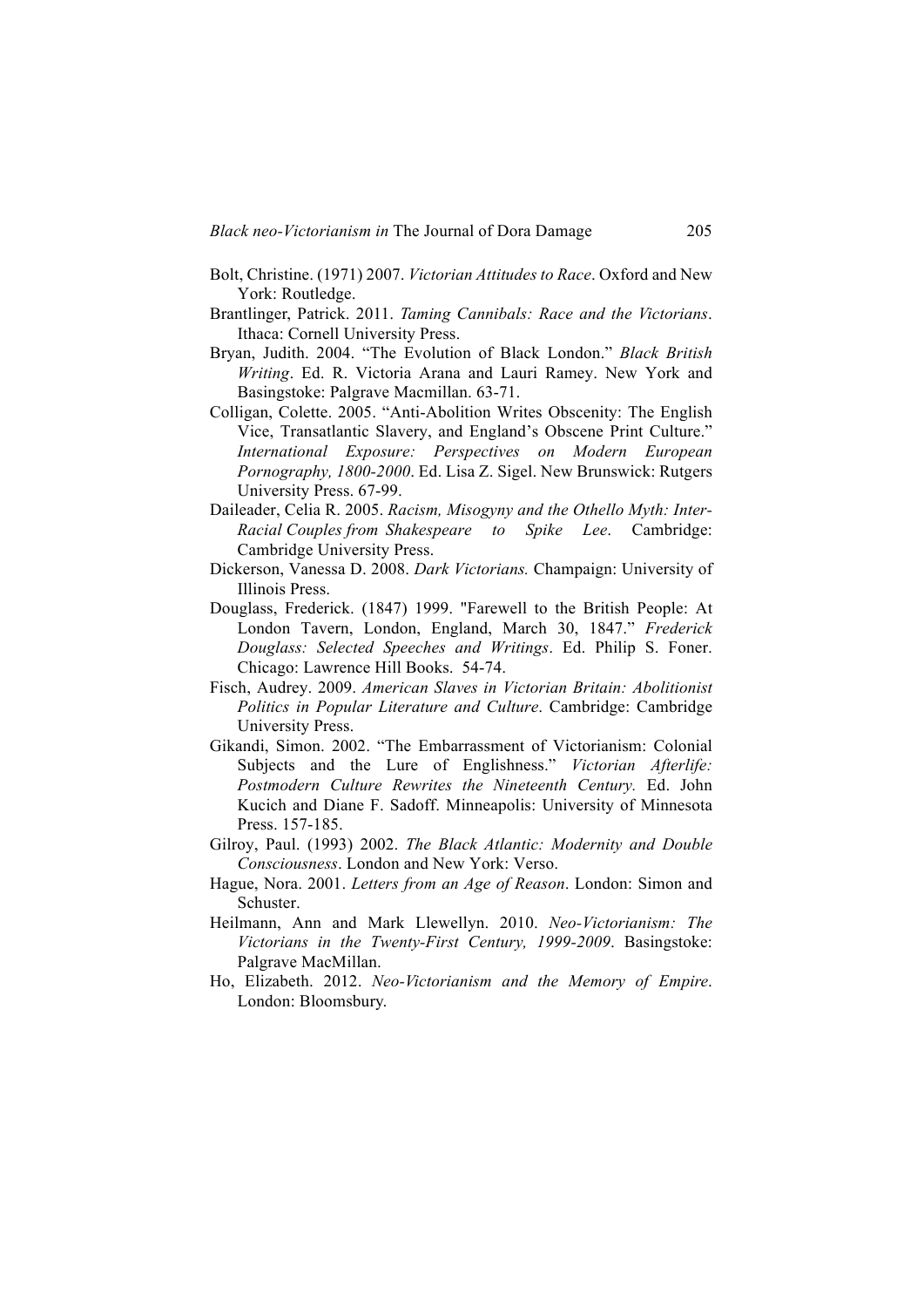- Holbrook Gerzina, Gretchen. 2003. "Introduction." *Black Victorians, Black Victoriana.* Ed*.* Gretchen Holbrook Gerzina. New Jersey: Rutgers University Press. 1-8.
- Holmes, Colin. 1988. *John Bull's Island: Immigration & British Society, 1871-1971.* Hampshire and London: Macmillan Education.
- Khair, Tabish. 2009. *The Gothic, Postcolonialism, and Otherness: Ghosts from Elsewhere*. Basingstoke: Palgrave Macmillan.
- Kohlke, Marie-Luise. 2008. "De Corporis et Libri Fabrica: Review of Belinda Starling, *The Journal of Dora Damage*." *Neo-Victorian Studies* 1.1: 196-202.
- Lorimer, Douglas. 2003. "Reconstructing Victorian Racial Discourse: Images of Race, the Language of Race Relations, and the Context of Black Resistance." *Black Victorians, Black Victoriana.* Ed*.* Gretchen Holbrook Gerzina. New Jersey: Rutgers University Press. 187-207.
- Malchow, H. L. 1996. *Gothic Images of Race in Nineteenth-Century Britain*. Stanford: Stanford University Press.
- Martín-González, Juan-Jose. 2015. "Dark (neo)Victorians: Race and the Empire in Belinda Starling's *The Journal of Dora Damage* (2007) and Barbara Chase-Riboud's *Hottentot Venus* (2004)." *English and American Studies: New Developments and Trends*. Eds. Alberto Lázaro Lafuente and María Dolores Porto Requejo. Alcalá de Henares: Universidad de Alcalá, Servicio de Publicaciones. 113-120. [http://aedean.org/wpcontent/uploads/actas\_aedean\_alcala\_2014.pdf]
- McDonough, Frank. 1994. *The British Empire, 1815-1914*. London: Hodder Education.
- Muller, Nadine. 2012. "Sexual F(r)ictions: Pornography in Neo-Victorian Women's Fiction." *The Female Figure in Contemporary Historical Fiction*. Eds. Katherine Cooper and Emma Short. Basingstoke and New York: Palgrave MacMillan.
- Novák, Caterina. 2013. "Those Very 'Other' Victorians: Interrogating Neo-Victorian Feminism in *The Journal of Dora Damage.*" *Neo-Victorian Studies* 6.2: 114-136.
- Ramdin, Ron. 1999. *Reimagining Britain. 500 Years of Black and Asian History*. London: Pluto Press.
- Roediger, David R. 2003. *Colored White: Transcending the Racial Past.* Berkeley: University of California Press.
- Starling, Belinda. 2007. *The Journal of Dora Damage*. London: Bloomsbury.